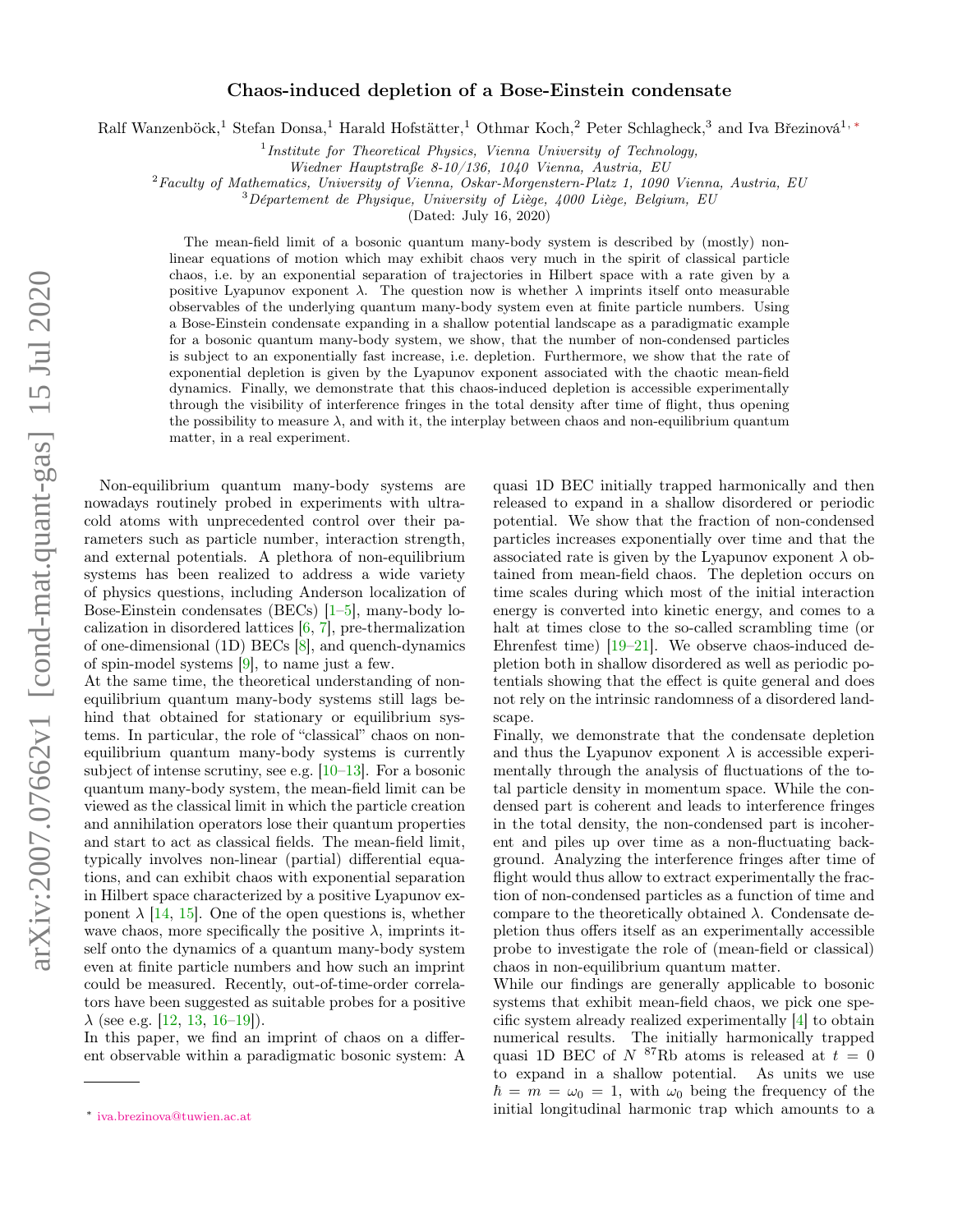

<span id="page-1-1"></span>FIG. 1.  $d^{(2)}$  $d^{(2)}$  $d^{(2)}$  (Eq. 2) for two initial conditions obtained by linear distortion of the mean-field ground state (black dasheddotted line), distance function  $\bar{d}^{(2)}$  (Eq. [4\)](#page-2-0) averaged over the stochastic ensemble (triangles), and fraction of incoherent particles  $n_{\text{incoh}}$  (squares). Data shown at integer values of  $t$ (except for  $d^{(2)}$ ), the lines serve as guides for the eye. The red dashed lines mark an exponential increase with  $\lambda = 1.44t_0^{-1}$ . Number of particles is  $N = 1.2 \times 10^6$ , periodic potential  $V(x) = V_P \cos(k_P x)$  used with  $V_P = 0.3e$ ,  $k_P = \pi/3\xi$  and  $\xi$  the healing length.

time unit of  $t_0 \approx 30$ ms and a space unit of  $x_0 \approx 4.6 \mu$ m. For the number of atoms, we take  $N = 1.2 \times 10^4$  follow-ing [\[4\]](#page-4-14), as well as larger values, i.e.  $N = 1.2 \times 10^5$  and  $N = 1.2 \times 10^6$  to investigate the effect of varying N.

Describing the quasi-1D system on a mean-field level the Gross-Pitaevskii equation (GPE) takes the form

<span id="page-1-2"></span>
$$
i\frac{\partial\psi(x,t)}{\partial t} = \left(-\frac{1}{2}\frac{\partial^2}{\partial x^2} + V(x) + g|\psi(x,t)|^2\right)\psi(x,t),\tag{1}
$$

where the nonlinearity is  $g \approx 400$  with the above parameters and the normalization  $\int dx |\psi(x, t)|^2 = 1$ . The potential  $V(x)$  corresponds to the harmonic potential at  $t = 0$ , and to the periodic or disordered speckle potential at  $t > 0$  with amplitude much smaller than the mean energy per particle e. This system exhibits chaos on the mean-field level [\[14\]](#page-4-8): Two wave functions,  $\psi_a(x,0)$  and  $\psi_b(x, 0)$ , respectively, initially very close to each other in Hilbert space as measured by a distance norm, separate exponentially in time until quasi-orthogonality is reached, see Fig. [1.](#page-1-1) The rate of the exponential growth is given by the Lyapunov exponent  $\lambda$ . For the distance norm we take

$$
d_{a,b}^{(2)}(t) = \frac{1}{2} \int dx |\psi_a(x,t) - \psi_b(x,t)|^2.
$$
 (2)

The Lyapunov exponent  $\lambda$  shows systematic trends as a function of the parameters of the system: It vanishes in absence of inter-particle interactions for arbitrary potentials, as well as in presence of inter-particle interactions in free space (i.e. without any potential). At fixed period of the periodic potential  $k_P$ , or fixed correlation length  $\sigma$  of the speckle potential, it increases both with nonlinearity and the potential amplitude [\[14\]](#page-4-8), see the supplemental material (SM).

To find imprints of chaos on measurable observables

of the quantum many-body system with finite  $N$  a theory beyond mean-field has to be applied. The multi-configurational time-dependent Hartree method for bosons (see, e.g. [\[22,](#page-4-15) [23\]](#page-4-16)), while being in principle exact for a sufficient number of orbitals, suffers from the exponentially growing configuration space. For the particle numbers considered, only two orbitals can be afforded numerically [\[24\]](#page-4-17). As more than two orbitals are populated during the propagation, the MCTHB method entails a large and not easy to quantify error. We, therefore, resort to the truncated Wigner approximation (TWA), see e.g. [\[25–](#page-4-18)[28\]](#page-4-19) which employs the Wigner representation W for (in general) a many-body density matrix  $\hat{\rho}$ 

$$
W(\psi_1, \dots, \psi_M, \psi_1^* \dots, \psi_M^*) = \frac{1}{\pi^{2M}}
$$
  
 
$$
\times \int dz^{2M} \text{Tr} \left[ \hat{\rho} e^{i \sum_j (z_j^* \hat{\psi}_j^{\dagger} + iz_j \hat{\psi}_j)} \right] e^{-i \sum_j (z_j^* \psi_j^* - iz_j \psi_j)}.
$$
  
(3)

W can be viewed as a phase-space representation of the quantum many-body state. M is the total number of modes in which particles can be created or annihilated and  $\hat{\psi}_j^{\dagger}$  and  $\hat{\psi}_j$  are the corresponding creation and annihilation operators, respectively. In general, particles can be created or annihilated in an arbitrary single particle mode denoted by  $j$ . We choose  $j$  to represent a specific point in space assuming for simplicity an equidistant spatial discretization. We have made sure, however, that the spatial grid is fine enough, i.e. the distance between grid points  $dx < 1/k_{\text{max}}$  with  $k_{\text{max}}$  being the largest relevant momentum in the system, such that we are still in the continuum limit.

<span id="page-1-0"></span>Having  $W$  as a function of time at disposal would allow to evaluate all expectation values of symmetrized products of creation and annihilation operators. The exact equation of motion for  $W$  can be obtained using von Neumann's equation of motion for  $\hat{\rho}$ . However, it proves to be intractable, such that approximations have to be invoked. Within the TWA  $[25-27]$  $[25-27]$ , the time evolution of W is sampled stochastically with an ensemble of trajectories obeying the GPE, Eq. [1.](#page-1-2) (The only modification comes from the fact that we have to discretize space such that the second derivative in Eq. [1](#page-1-2) has to be replaced by its second-order finite difference approximation.) It has been shown [\[21,](#page-4-13) [29,](#page-4-21) [30\]](#page-4-22) that this approximation amounts to neglecting non-classical trajectories as well as interferences between distinct trajectories in many-body Hilbert space. The question then arises at which times do these neglected effects start to play a role and become nonnegligible. For single- or few-particle systems, sampling the time evolution with classical trajectories is accurate up to the point where an initially maximally localized state has spread over the whole system. This time is called the Ehrenfest time  $\tau_E$  [\[31\]](#page-4-23) which is, in presence of classical chaos, inversely proportional to  $\lambda$  and grows logarithmically with  $1/\hbar$ . This concept can be extended into the many-body regime for bosonic systems with  $\hbar$  being replaced by the effective Planck constant  $\hbar_{\text{eff}} \simeq 1/N$ .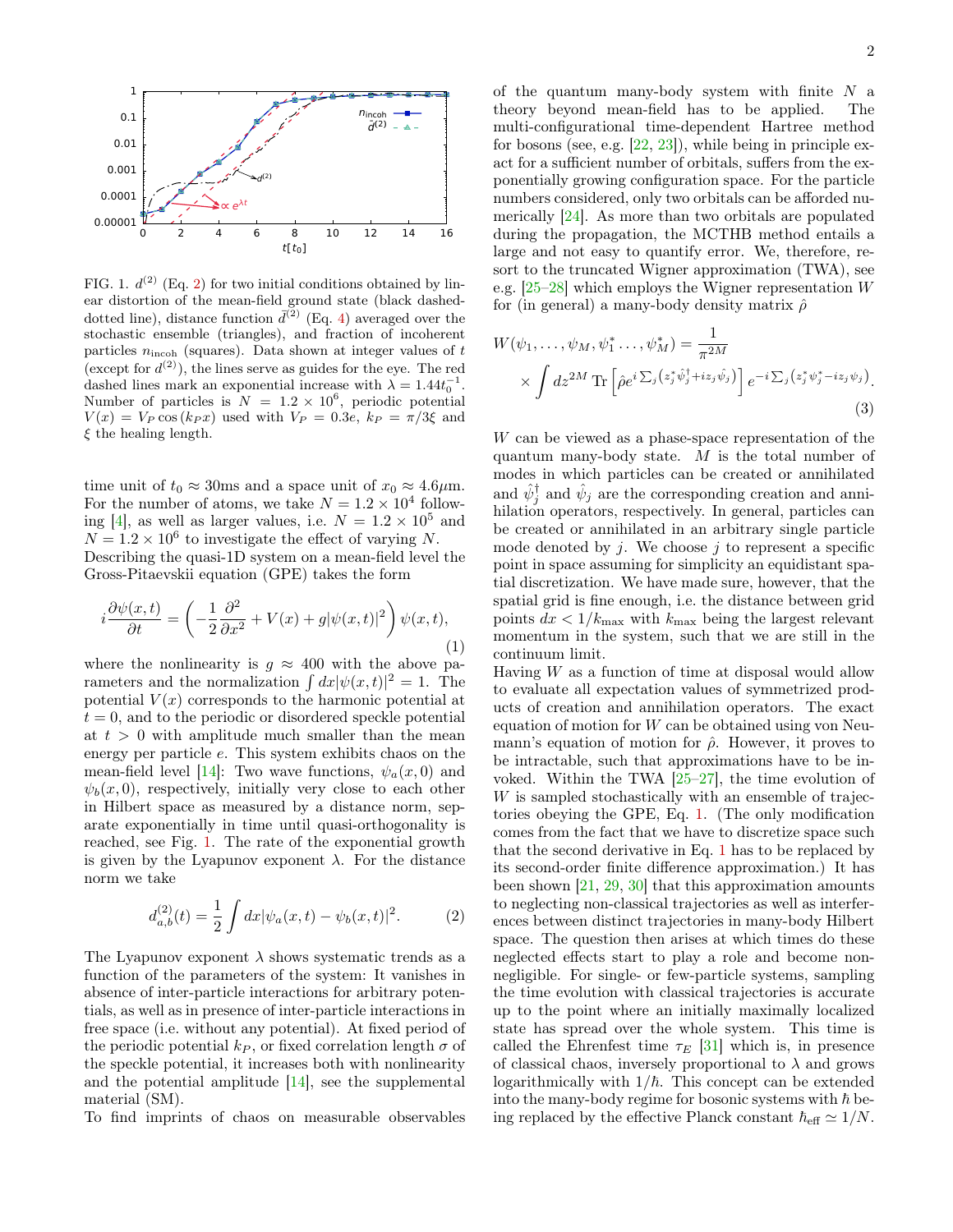Following the lines of [\[20,](#page-4-24) [21\]](#page-4-13) we thus assume that our results are accurate up to the time  $\tau_E = \frac{1}{\lambda} \log N$ .

The initial conditions within the stochastic ensemble of trajectories are constructed such as to correctly sample the phase-space distribution of the underlying initial quantum state, which in our case is a BEC at zero temperature. The stochasticity of the ensemble comes solely from the sampling of this initial state since Eq. [1](#page-1-2) is completely deterministic. We follow [\[25–](#page-4-18)[27\]](#page-4-20) and construct the initial wave functions by adding to the mean-field ground state in the harmonic trap vacuum fluctuations in form of Gaussian noise (see the SM).

The most relevant observables in our case will be the coherent part of the particle density given by  $\rho_{coh}(x_i, t) =$  $|\langle \hat{\psi}_j(t) \rangle|^2$ , as well as the one-particle reduced density matrix (1RDM)  $D_{ij}(t) = \langle \hat{\psi}_i^{\dagger}(t) \hat{\psi}_j(t) \rangle$ . The term "coherent" in defining  $\rho_{coh}(x_i, t)$  points to the fact that only a macroscopically occupied state with a spatially nonrandom phase will survive the averaging.  $\rho_{coh}(x_j,t)$  can therefore be associated with the density of condensed particles. Alternatively [\[32,](#page-4-25) [33\]](#page-4-26), the condensate state is defined through a macroscopic occupation of one eigenstate of the 1RDM. We show in the SM that these two definitions of the condensate give practically identical results for the depletion over time such that we use throughout the remainder of the paper the term coherent synonymously to condensed.

Within the stochastic ensemble of trajectories, expectation values can be calculated as  $\langle \hat{\psi}_j(t) \rangle$  =  $\frac{1}{N_s}\sum_{s=1}^{N_s}\psi_s(x_j,t)$ , with  $N_s \ (\gg 1)$  being the number of Gross-Pitaevskii trajectories  $\psi_s(x_j, t)$  within the ensemble. To calculate the 1RDM, one has to rewrite  $\langle \hat{\psi}_i^{\dagger} \hat{\psi}_j + \rangle$  $\hat{\psi}_j \hat{\psi}_i^{\dagger} \rangle = 2 \langle \hat{\psi}_i^{\dagger} \hat{\psi}_j \rangle + \frac{1}{N dx} \delta_{ij}$  using the commutator relation  $[\hat{\psi}_j, \hat{\psi}_i^{\dagger}] = \frac{1}{N dx} \delta_{ij}$ . The term  $\delta_{ij}/dx$  is the discrete version of the  $\delta$ -function for a continuous system, and the factor 1/N comes from our normalization of the wave functions of Eq. [1](#page-1-2) to one, or equivalently, the creation and annihilation operators to  $1/N$ . The 1RDM is then given by  $D_{ij}(t) = \frac{1}{N_s} \sum_{s=1}^{N_s} \psi_s^*(x_i, t) \psi_s(x_j, t) - \frac{1}{2N dx} \delta_{ij}$ , and the total particle density is  $\rho_{total}(x_j, t) = D_{jj}(t)$ . The fraction of coherent particles is determined by  $n_{coh}(t) =$  $\sum_j dx \rho_{coh}(x_j,t)$ . Accordingly, the fraction of incoherent particles is  $n_{\text{incoh}}(t) = 1 - n_{\text{coh}}(t)$ . The crucial observation now is that

$$
n_{\text{incoh}}(t) = \frac{1}{N_s^2} \sum_{s,r} d_{s,r}^{(2)}(t) - \frac{L}{2Ndx} = \bar{d}^{(2)}(t), \quad (4)
$$

which we obtain using Eq. [2,](#page-1-0) taking into account that the norm of the wave functions within the ensemble is  $1/N_s\sum_s\sum_j dx|\psi_s(x_j)|^2 = 1 + L/2Ndx$  with L the length of the system. (Note that the term  $L/dx$  counts the number of single-particle modes to which vacuum fluctuations have been added.) For a detailed derivation, see the SM. The right-hand side of Eq. [4](#page-2-0) is (apart from a constant term) the arithmetic mean over the distance function between all pairs of mean-field trajectories, and



<span id="page-2-1"></span>FIG. 2. Left column (a) and (b) for the periodic potential with  $V_P = 0.3e$  and  $k_P = \pi/3\xi$ : (a) Fraction of incoherent particles  $n_{\text{incoh}}$  for different particle numbers  $N$  ( $N$  being 1.2) times the number near each curve), and  $d^{(2)}$  for the linearly distorted initial conditions. Red dashed lines correspond to an exponential increase with  $\lambda = 1.44t_0^{-1}$ . (b) Linear plot of (a) including  $n_{\text{low-env}}^{\text{total}}$  extracted from the total density only, see Fig. [3.](#page-3-0) The Ehrenfest time  $\tau_E = 1/\lambda \ln N$  is marked for each curve. Right column (c) and (d) same as left column but for one realization of speckle disorder with  $V_D = 0.3e$  and correlation length  $\sigma = 0.57\xi$ . In (c) the Lyapunov exponent is  $\lambda = 1.43t_0^{-1}$ . Data is shown at integer values of t (except for  $d^{(2)}$ ), the lines serve as guides for the eye.

we denote it with  $\bar{d}^{(2)}(t)$ .

We have explicitly verified the equality of Eq. [4](#page-2-0) numerically by independently calculating the arithmetic mean of the distance function,  $d^{(2)}(t)$ , and comparing it to  $n_{\rm incoh}(t)$ , see Fig. [1.](#page-1-1) The observed rate of exponential growth does not depend on the specific choice of the two close initial conditions such that we can clearly associate it with a Lyapunov exponent  $\lambda$ . The equality between  $\bar{d}^{(2)}(t)$  and  $n_{\text{incoh}}(t)$  proves that, if the mean-field limit is chaotic, the fraction of incoherent particles will grow exponentially with a rate given exactly by the mean-field  $\lambda$ . The exponentially fast depletion is thus chaos-induced, or seen from another perspective, measures mean-field chaos. Importantly, the exponential increase happens on shorter time scales than  $\tau_E$ , i.e. before effects neglected within the TWA start to play a role.

<span id="page-2-0"></span>While Fig. [1](#page-1-1) depicts the exponential increase for  $N = 1.2 \times 10^6$  particles, we see the same exponential increase, i.e. the same  $\lambda$ , also for smaller particle numbers, see Fig. [2.](#page-2-1) We have varied  $N$  while keeping the nonlinearity  $q \propto a_s N$  constant, which amounts to increasing the scattering length  $a_s$  by the same factor  $N$  is decreased, which preserves the classical phase space. Indeed, with decreasing N and increasing  $a_s$ , the BEC naturally shows larger initial depletion, but upon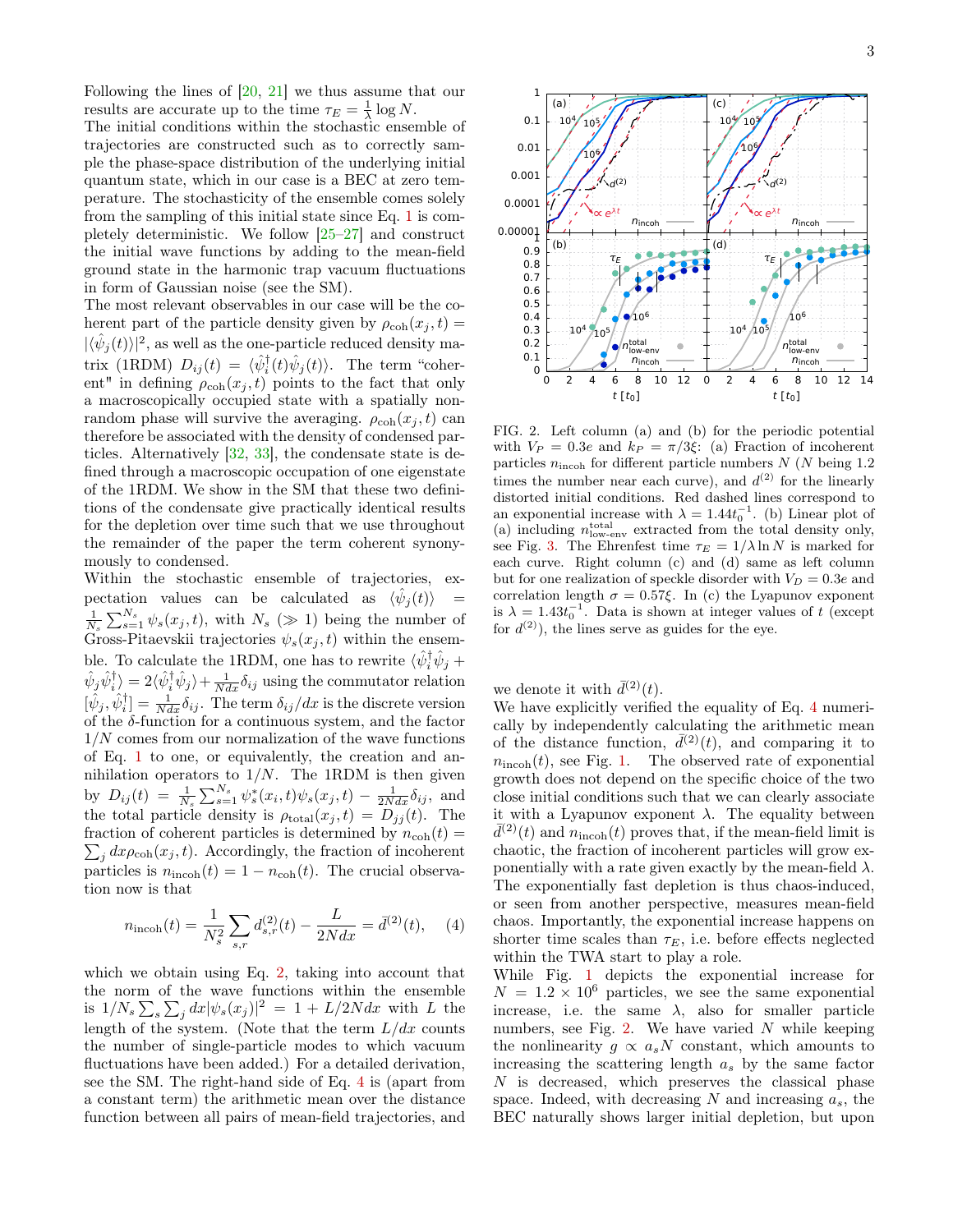

<span id="page-3-0"></span>FIG. 3. Total density  $\tilde{\rho}_{\text{total}}(k, t)$  (solid), as well as coherent  $\tilde{\rho}_{coh}(k, t)$  (filled), and incoherent part  $\tilde{\rho}_{incoh}(k, t)$  (dashed) for  $N = 1.2 \times 10^6$  at (a)  $t = 5t_0$  and (b)  $t = 9t_0$ . The orange dots mark the lower envelope of the strong fluctuations of  $\tilde{\rho}_{\text{total}}(k, t)$ , and can be used as an accurate estimate for  $\tilde{\rho}_{\text{incoh}}(k, t)$ . Same potential as in Fig. [1.](#page-1-1)

expansion in the periodic potential, the same  $\lambda$  emerges. We now turn to the question of how the present chaosinduced depletion could be observed in an experiment. We analyze the total particle density in momentum space  $\tilde{\rho}_{\text{total}}(k, t)$  which is accessible in experiments through time-of-flight measurements, see e.g. [\[34,](#page-4-27) [35\]](#page-4-28). During the expansion of the BEC, matter waves start to scatter at the potential landscape preserving initially their phase coherence. This scattering creates fluctuations in momentum space with increasingly higher frequencies as waves originating from points increasingly farther apart in real space coherently interfere. Ultimately, the density exhibits strong fluctuations reaching down to almost zero density, provided that inelastic scattering has been negligible up until this point in time, Fig. [3](#page-3-0) (a). During inelastic scattering particles lose energy, phase information, and with it, the ability to create interference fringes. These particles constitute the incoherent part of the density which piles up in form of an almost non-fluctuating background. Using a simple algorithm that determines the lower envelope of the fluctuations in the total density, we obtain a functional form very close to  $\tilde{\rho}_{\text{incoh}}(k, t)$ , see Fig. [3](#page-3-0) (b). Interpolating between the points of the lower envelope and integrating, we obtain  $n_{\text{low-env}}^{\text{total}}$ , which follows  $n_{\text{incoh}}$ closely, see Fig. [2](#page-2-1) (b). We emphasize that  $n_{\text{low-env}}^{\text{total}}$  is extracted from the total density only. From Fig. [2](#page-2-1) (b) it is obvious that the extraction mechanism will work best for high particle numbers with a small scattering length (e.g., for  $N = 1.2 \times 10^6$  two orders of magnitude of exponential growth can be resolved). For smaller N and correspondingly larger scattering lengths  $a_s$  the incoherent density starts to pile up before coherent scattering produces sufficiently strong fluctuations in the coherent part of the density. Therefore, the close



<span id="page-3-1"></span>FIG. 4. Particle density in momentum space at  $t = 8t_0$  for the speckle disorder with  $V_D = 0.3e$  and  $\sigma = 0.57\xi$  averaged over 10 realizations (additional smoothing of the curves has been applied). The vertical lines mark the Landau velocity approximated by  $k_L = \sqrt{\mu(t)}$  with  $\mu(t)$  the chemical potential at time t.

association of a non-fluctuating density with  $\tilde{\rho}_{\text{incoh}}(k, t)$ is broken initially. It becomes, however, more and more accurate over time such that, in the experiment, one could observe the behavior of  $\tilde{\rho}_{\text{incoh}}(k, t)$  also beyond  $\tau_E$ , where interferences of many-body trajectories not included within the TWA become relevant.

In order to measure the incoherent fraction of the total density in an experiment it is pivotal to resolve the deep minima of the fluctuations. Half of the distance between two minima is  $\Delta k \gtrsim 0.04 x_0^{-1}$ . Assuming a linear pixel size of a CCD camera of  $2\mu$ m the fluctuations could be resolved after about 300ms time of flight. The peak amplitude of the fluctuations is  $\tilde{\rho}_{\text{total}}(k) \gtrsim 0.03x_0$ leading to  $\tilde{\rho}_{\text{total}}(k)\Delta k = 1.2 \times 10^{-3}$  such that the number of particles within each hump is greater than 100 for  $N = 1.2 \times 10^5$  and  $N = 1.2 \times 10^6$ . Despite the large time of flight necessary, we believe that the here proposed extraction could be realized in state-of-the-art BEC experiments.

For the disorder potential, we mostly see the same behavior as for the periodic potential, see Fig. [2](#page-2-1) (c) and (d):  $n_{\text{incoh}}$  grows exponentially with  $\lambda$  independent of the particle number  $N$ . Note that we did not perform any averages over disorder realizations here. As to the extraction of the incoherent part of the density from  $\tilde{\rho}_{total}(k, t)$  there is one point worth mentioning. Due to the broad spectrum of frequencies the speckle disorder offers, within few time steps, slow particles start to be scattered coherently and intertwine with particles that have lost their coherence through inelastic (i.e. incoherent) scattering near  $k = 0$ . The result is a local maximum in  $\tilde{\rho}_{total}(k, t)$  near  $k = 0$ , and local minima near the Landau velocity  $\pm k_L$  due to inelastic scattering out of this momentum, see Fig. [4.](#page-3-1) Since, however, slow particles scatter from positions in space close to each other, this scattering produces fluctuations with low frequencies as compared to the fluctuations observed for larger  $k$ . It is, therefore, impossible to identify  $\tilde{\rho}_{\text{incoh}}(k, t)$  near  $k = 0$  based on the fluctuations of the total density, initially. At later times the local